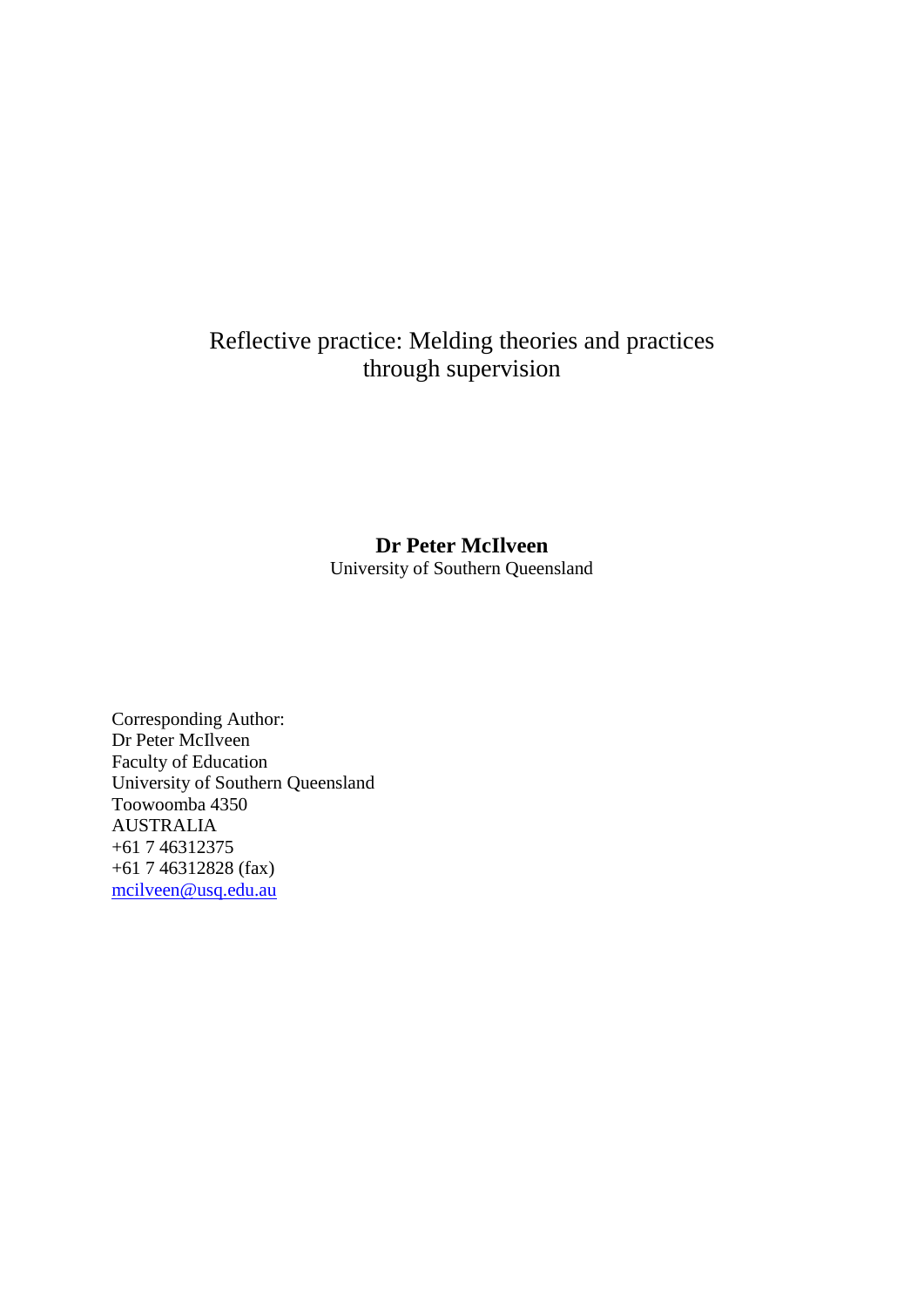Theoretical and technical diversity in the field of career development surely has to be a virtue for its relevance to the contemporary worlds-of-work. Indeed, much has been written about this diversity in terms of the differences and divisions between and among schools-ofthought, theories, and practices of career development, along with commentary on the scope for their integration (e.g., Patton & McMahon, 2006; Savickas & Lent, 1994). The "problem" of theoretical and technical integration can assume a variety of shapes: the paradigmatic and professional differences between one discipline of career development and another (e.g., education, human resources management, or psychology); the differences among theories and practices of particular schools-of-thought within a discipline (e.g., within vocational psychology: trait-and-factor, social cognitive, social constructionist); and the differences among research paradigms and methods which produce the knowledge of a discipline or school-of-thought (e.g., positivist and constructivist paradigms; quantitative and qualitative research methods). If we are to accept the assertions that there is a problem-to-besolved with respect to the integration of theories and practices, then how should we proceed?

One perspective is that the problem (and solution) of theoretical and technical integration ultimately rests within the individuals who are active in the field: counsellors, human resource managers, employment officers, academics, policy experts, teachers, trainers, coaches, and so on. So, for a moment, put aside the critical question which challenges the integrationist argument, that is: Why should there be integration given the need for theoretical and technical diversity in the contemporary worlds-of-work? Instead, consider how the divide between theory and practice could be traversed by the individual in the field of career development, regardless of disciplinary affiliation.

The grand contest of ideas in the field plays out in rigorous scientific testing and artful application of one or another theoretical model or technique in the "real world"; and it is the vigour of the grand contest that determines and progresses the pragmatic value of any particular theory or technical tool in a given era. If we are to situate this quandary at the site of the individual career development practitioner, and make him/her responsible for critical thinking and practice, then armchair contemplation—as I am doing now by writing this manuscript, and as you are doing by reading it and critically contemplating its veracity and value from your perspective—also plays a role in maintaining the disciplinary pressure to ensure that theories and practices remain vibrant in terms of how both could be improved, conceptually and practically.

Beyond armchair contemplation there is a more rigorous approach to knowing, or constructing knowledge, which is embedded in notions of the *epistemology of practice* (Polkinghorne, 1992). With respect to a personalised epistemology embedded in practice, the notion of *reflective practice* (Schön, 1983) offers a vehicle to cross the apparent divide between theory and practice; for it is through reflective practice that an individual—scholar, practitioner, or both—constructs, revises, and understands his or her actions as a unique way of knowing, experiencing, and pragmatically implementing and testing his or her discipline in the field.

Reflective practice should entail an active process in which the individual, practices, and theories, are brought together in a triadic dynamic, recursively influencing one another. For example, *reflective inquiry on practice* (Shapiro & Reiff, 1993) involves a systematic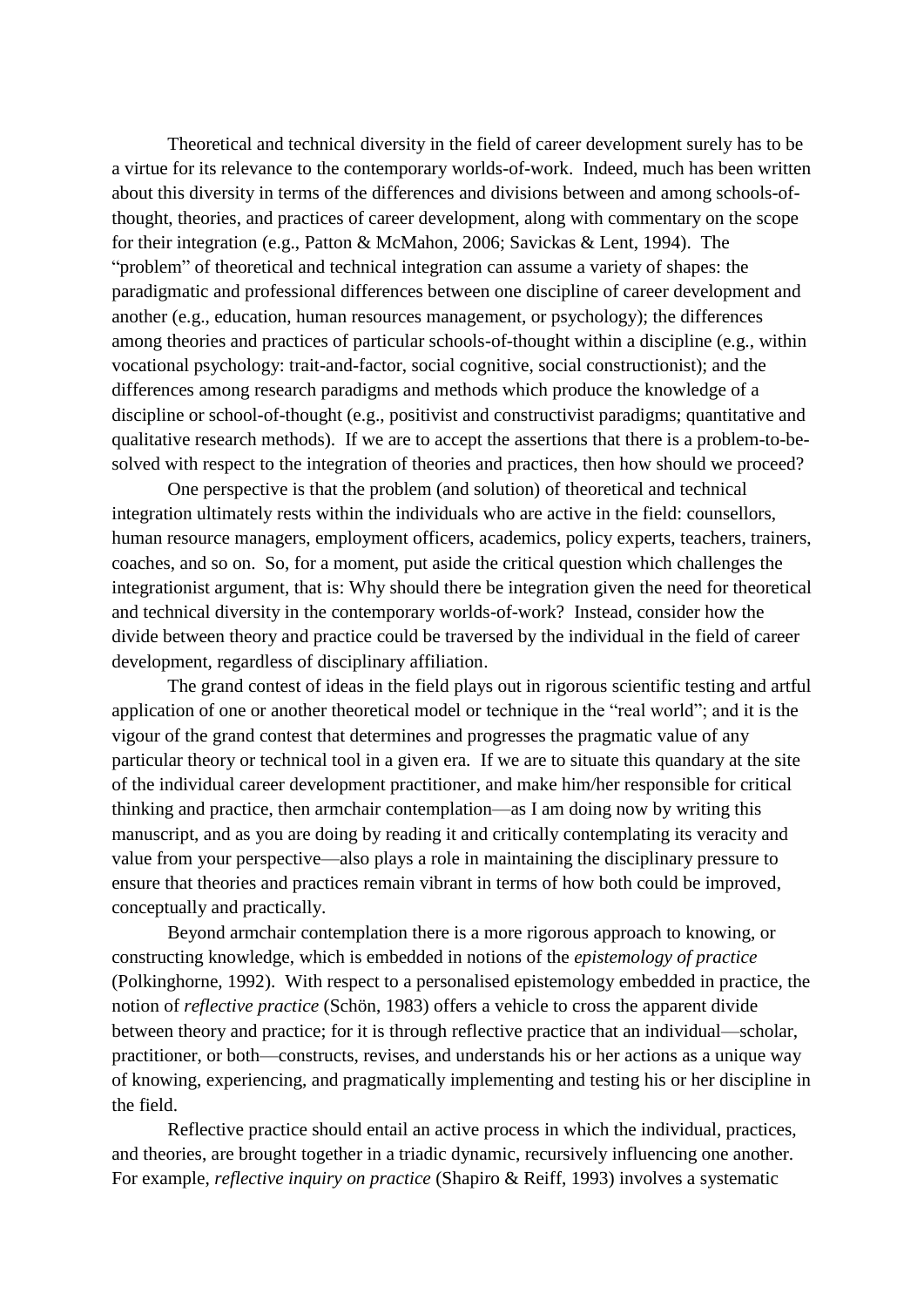analysis of philosophy (e.g., practitioner's values), basic theory (e.g., personality), theory of techniques (e.g., psychometrics), techniques (e.g., interest inventory), and the act of applying interventions (e.g., assessing an individual's career interests). Each element of the analysis produces its own insights in terms of reflecting upon practice, and can inform reflection upon another element. For example, how does what I morally believe influence my choice of theory, which in turn influences how I choose and implement a career development technique in practice? This approach can be used to reflect upon the dynamic relationships amongst person, theory, and practice.

The *Professional Standards for Australian Career Development Practitioners* (Career Industry Council of Australia, 2006) call for the application of career development theory to practice. Reflective practice could be used to guide the implementation of such a standard by facilitating the individual engaging with and constructing his or her epistemology of practice. There are, of course, questions to be answered for reflective practice to be implemented effectively and appropriately. What evidence is there to conclude that reflective practice has a constructive benefit upon theories, practices, and individuals in the field? Are there models of reflective practice which are suited to some disciplines in the field better than others? How should reflective practice be taught, encouraged, and supported in the field of career development? How can the Career Industry Council of Australia and its Member Associations, along with the mandate of promulgating the professional standards, institute policies to explore and facilitate the development of reflective practice in the career development industry? There are similar questions pertaining to supervision and selfsupervision.

Various forms of reflective practices can be effectively embedded in the process of professional supervision of career development practice (McMahon, 2004) and in career development research (McIlveen, 2008). Such supervision may take place with a senior colleague or a peer, or a group of colleagues collaborating together to ensure a disciplined approach to their practice. Along with supervision of one's practice by another person, selfsupervision and self-monitoring offer a viable means of engaging in reflective practice and lifelong learning (McMahon, 2006). Notwithstanding a question regarding the extent to which individuals in the career development field actively engage in supervision or, indeed, self-supervision or self-monitoring, there should be some consideration given to the constructive potential of supervision and self-supervision to act as frameworks for reflective practice. The challenge for the profession lies in how to develop systems of professional supervision in terms of practitioner education and training (e.g., initial degree qualifications), and with respect to the requirements for ongoing professional development in which supervision is formally encouraged and recognised—if not mandated—by the Career Industry Council of Australia.

## References

- Career Industry Council of Australia. (2006). *Professional standards for Australian career development practitioners*. Carlton: Author.
- McIlveen, P. (2008). Autoethnography as a method for reflexive research and practice in vocational psychology. *Australian Journal of Career Development, 17*(2), 13-20.